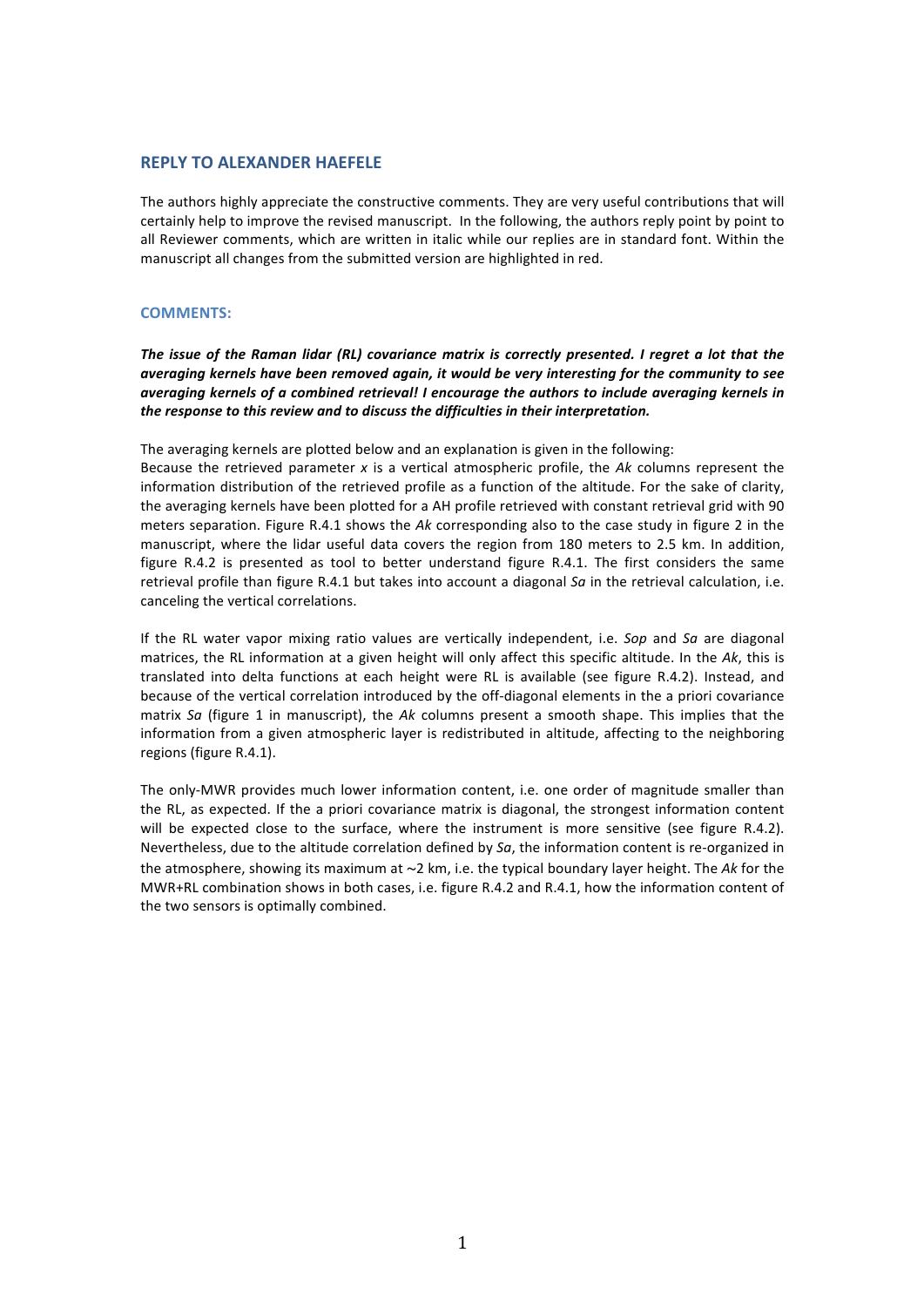

Figure R.4.1: From left to right: averaging kernels of only-RL, only-MWR and MWR+RL. Each color corresponds to a different altitude: ground is represented by black, higher altitudes are represented with reddish colors. The averaging kernels are only shown every 90 m in altitude for clarity.



Figure R.4.2: From left to right: averaging kernels of only-RL, only-MWR and MWR+RL. Each color corresponds to a different altitude: ground is represented by black, higher altitudes are represented with reddish colors. the Ak are calculated using a diagonal covariance matrix  $Sa$ . The averaging **kernels** are only shown every 90 m in altitude for clarity.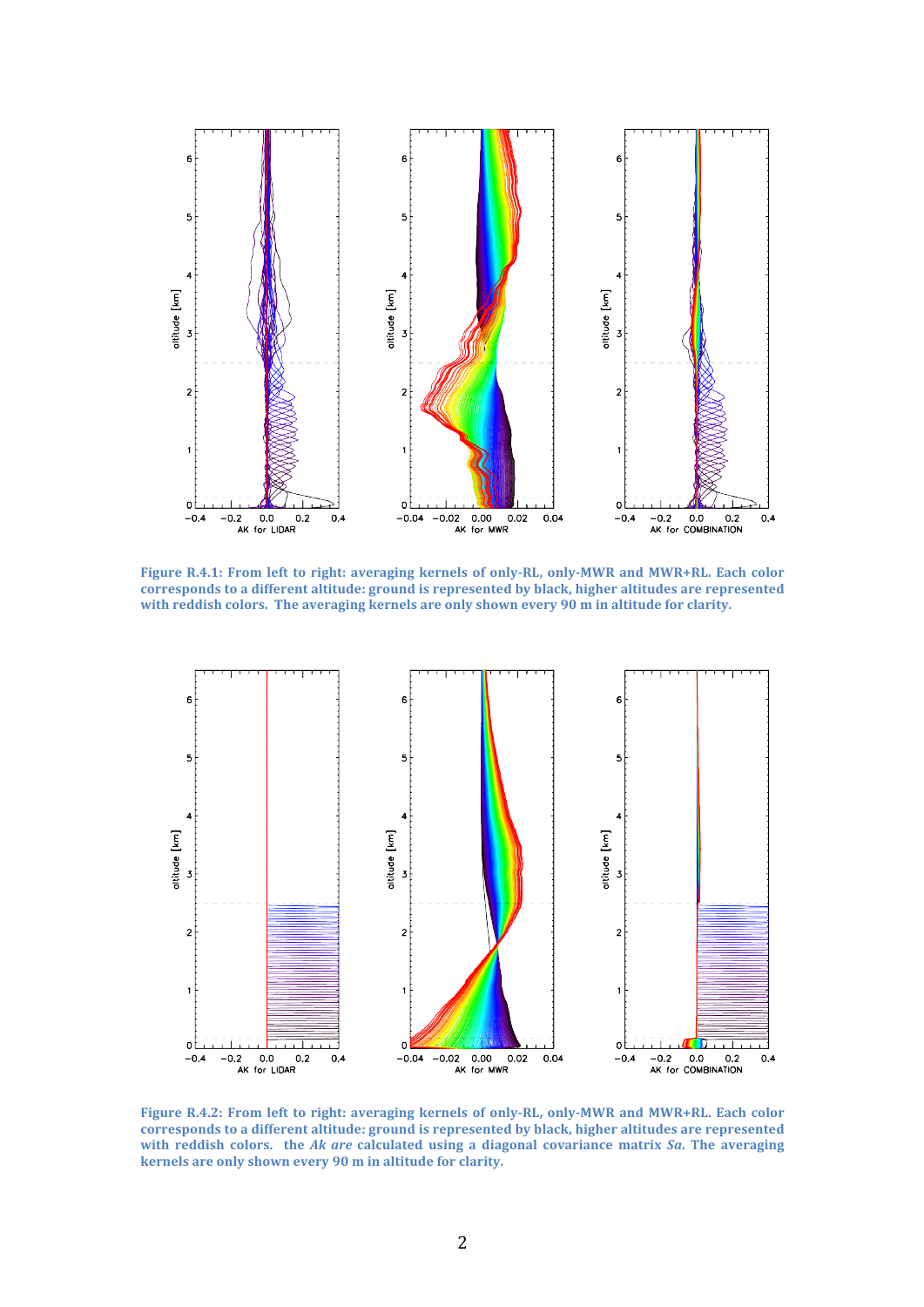#### **MINOR REMARKS:**

*L* 42: Include also R. J. Sica and A. Haefele, "Retrieval of water vapor mixing ratio from a multiple channel Raman-scatter lidar using an optimal estimation method," Appl. Opt. 55, 763-777 (2016) Included in the manuscript.

#### L 49: This is demanding but demonstrators exist. Include:

Dinoev, T., Simeonov, V., Arshinov, Y., Bobrovnikov, S., Ristori, P., Calpini, B., Parlange, M., and van *den Bergh, H.: Raman Lidar for Meteorological Observations, RALMO – Part 1: Instrument description, Atmos. Meas. Tech., 6, 1329-1346, doi:10.5194/amt-6- 1329-2013, 2013.* 

Brocard, E., Philipona, R., Haefele, A., Romanens, G., Mueller, A., Ruffieux, D., Sime- onov, V., and *Calpini, B.: Raman Lidar for Meteorological Observations, RALMO - Part 2: Validation of water* vapor measurements, Atmos. Meas. Tech., 6, 1347-1358, doi:10.5194/amt-6-1347-2013, 2013. Included in the manuscript.

#### L 141: Say explicitly how much the standard deviation is.

Included in the manuscript.

L 330: Something is wrong with "as to be expected 2". The number two was the reference to Fig. 2. It has now been corrected in the manuscript.

### *L* 350: The vertical resolution tends to infinity because the diagonal elements of the averaging *kernels tend to zero. Include this explanation.*

Thanks for the clarification. The sentence has been included in the manuscript as follows:

"But outside this region, the vertical resolution for only-RL becomes infinite, because the diagonal elements of the averaging kernels tend to zero."

## L 354: Low resolution is bad, high resolution is good!

Modified in the manuscript.

*L* 391: It seems the panels of Fig. 5b are not in the right order. Reading the caption I understand 1.96 for combined, 0.84 for MWR and 0.96 for RL. The authors should also comment on the biases. The reviewer is right: there was a mistake in the figure caption, which has been now changed to:

"Figure 5. (a) Time series of IWV during the whole HOPE period from: the continuous GPS signal (black) and the one calculated from the joint retrieval, which is available only in clear sky cases (blue). Shaded areas represent the RL availability. (b) Scatterplot for the three cases: only Raman Lidar, only MWR and the joint retrieval (from left to right), against the GPS."

A sentence commenting the biases has also been included in line 391:

"While the only-MWR case presents a negative bias of  $\sim$ 0.5 kg/m2, the inclusion of the RL in the RL+MWR case, corrects this bias reducing it one order of magnitude. The combination of the two instruments and the only-MWR case present similar standard deviations, whereas the only-RL case presents a twice as large standard deviation in comparison to the other two cases. This results give us confidence that the developed OEM water vapor profiles are well constrained with respect to the integrated value."

*L445: There is no a and b in Fig. 7.*  Corrected in the text.